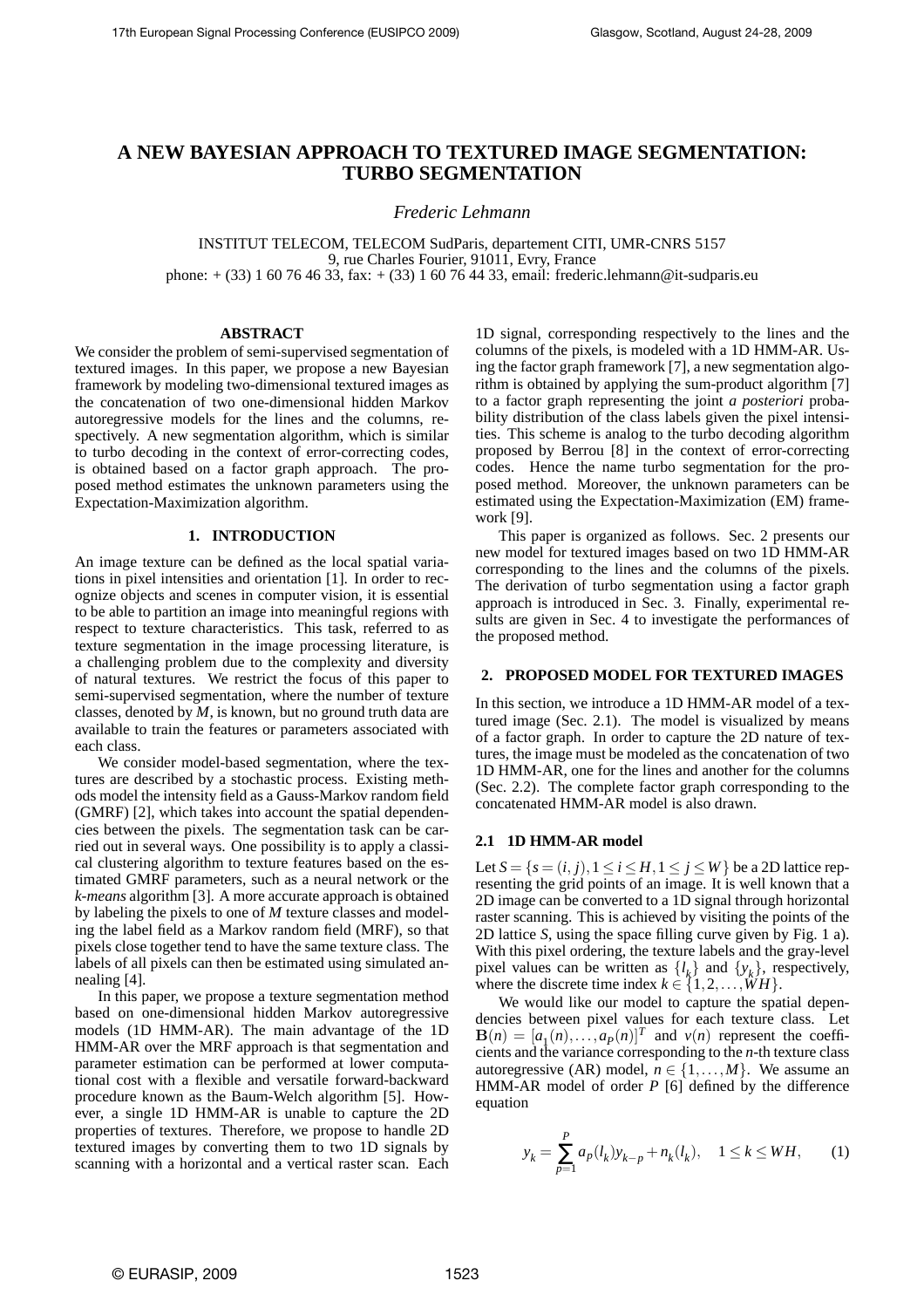

Figure 1: a) Horizontal raster scanning - b) Vertical raster scanning.

where  $n_k(l_k)$  is an independent zero mean Gaussian noise of variance  $v(l_k)$ . The texture labels are assimilated to hidden states whose dynamics are governed by the transition matrix  $\mathbf{P} = \{p_{m,n}\},\text{ where}$ 

$$
p_{m,n} = P(l_k = n | l_{k-1} = m), \quad 1 \le m, n \le M.
$$

We collect the unknown parameters of the HMM-AR in  $\lambda =$  $(P, B(n), v(n), n \in \{1, ..., M\}).$ 

We define the vector of hidden labels as  $l_{1:WH}$  =  $(l_1, l_2, \ldots, l_{WH})$  and the vector of pixel intensities as  $y_{1:WH}$  =  $(y_1, y_2)$ Under the assumption of first-order Markov model for the label process, we obtain the factorization

$$
p(l_{1:WH}|y_{1:WH}) \propto p(y_1|l_1)P(l_1)p(y_2|l_2, y_1)P(l_2|l_1) \times \dots \times p(y_p|l_p, y_{p-1}, \dots, y_1)P(l_p|l_{p-1})
$$
  
 
$$
\times \prod_{k=P+1}^{WH} p(y_k|l_k, y_{k-1}, \dots, y_{k-P})P(l_k|l_{k-1}).
$$
 (2)

From an image modeling viewpoint, it also seems reasonable to assume that the texture label at the beginning of a new line is independent from the label at the end of the previous line, so that the lines become independent. With this simplification, the corresponding factor graph [7] is depicted in Fig. 2 (when  $P = 2$ ). Variable nodes are represented as circles and the local functions appearing in the factorization of the *a posteriori* probability density function, denoted by

$$
\begin{cases} f_k = P(l_k|l_{k-1}) \\ g_k = p(y_k|l_k, y_{k-1}, \dots, y_{k-P}) \end{cases}
$$
 (3)

are represented as squares.

#### **2.2 Concatenated HMM-AR model**

The 1D HMM-AR introduced in Sec. 2.1 models the dynamics of the texture labels as a discrete-valued Markov chain along the lines of the image. In the sequel, this model will be referred to as the horizontal 1D HMM-AR. In general, this is not sufficient to capture the 2D features of textures. Visiting the points of the 2D lattice *S* with the vertical raster scanning curve given by Fig. 1 b), we define a second 1D HMM-AR to model the dependencies along the columns. In the sequel,



Figure 2: Factor graph of an HMM-AR model of order-2 for horizontal raster scanning of the pixels.

this model will be referred to as the vertical 1D HMM-AR. The corresponding factor graph is the same as the one depicted in Fig. 2 (when the order  $P = 2$ ), except that the line dependencies are replaced by column dependencies.

As a result, each pixel is now associated with two texture labels, corresponding to the horizontal and vertical 1D HMM-AR model, respectively. The first (resp. second) label is governed by the dynamics imposed by the state transition matrix of the horizontal (resp. vertical) 1D HMM-AR. Since both labels correspond in fact to the same pixel, we must impose an equality constraint on those variables. We call the resulting model a concatenated HMM-AR model. The corresponding factor graph (ignoring the local functions  $g_k$  corresponding to pixel intensities for the sake of readability) is drawn in Fig. 3. The graph in thick (resp. thin) line corresponds to the horizontal (resp. vertical) 1D HMM-AR model of a textured image. Equality constraints between hidden labels are represented in a box.

## **3. TURBO SEGMENTATION**

## **3.1 Bayesian inference algorithm**

We apply the sum-product algorithm (SPA) [7] to the complete factor graph in Fig. 3, which implements belief propagation [7].

In order to derive the messages exchanged by the SPA, we focus on a small portion of the complete factor graph centered at time index *k*, illustrated by Fig. 4. This small portion corresponds to the horizontal 1D HMM-AR, whose parameters  $\lambda = (\mathbf{P}, \mathbf{B}(n), v(n), n \in \{1, ..., M\})$  are fixed. Of course,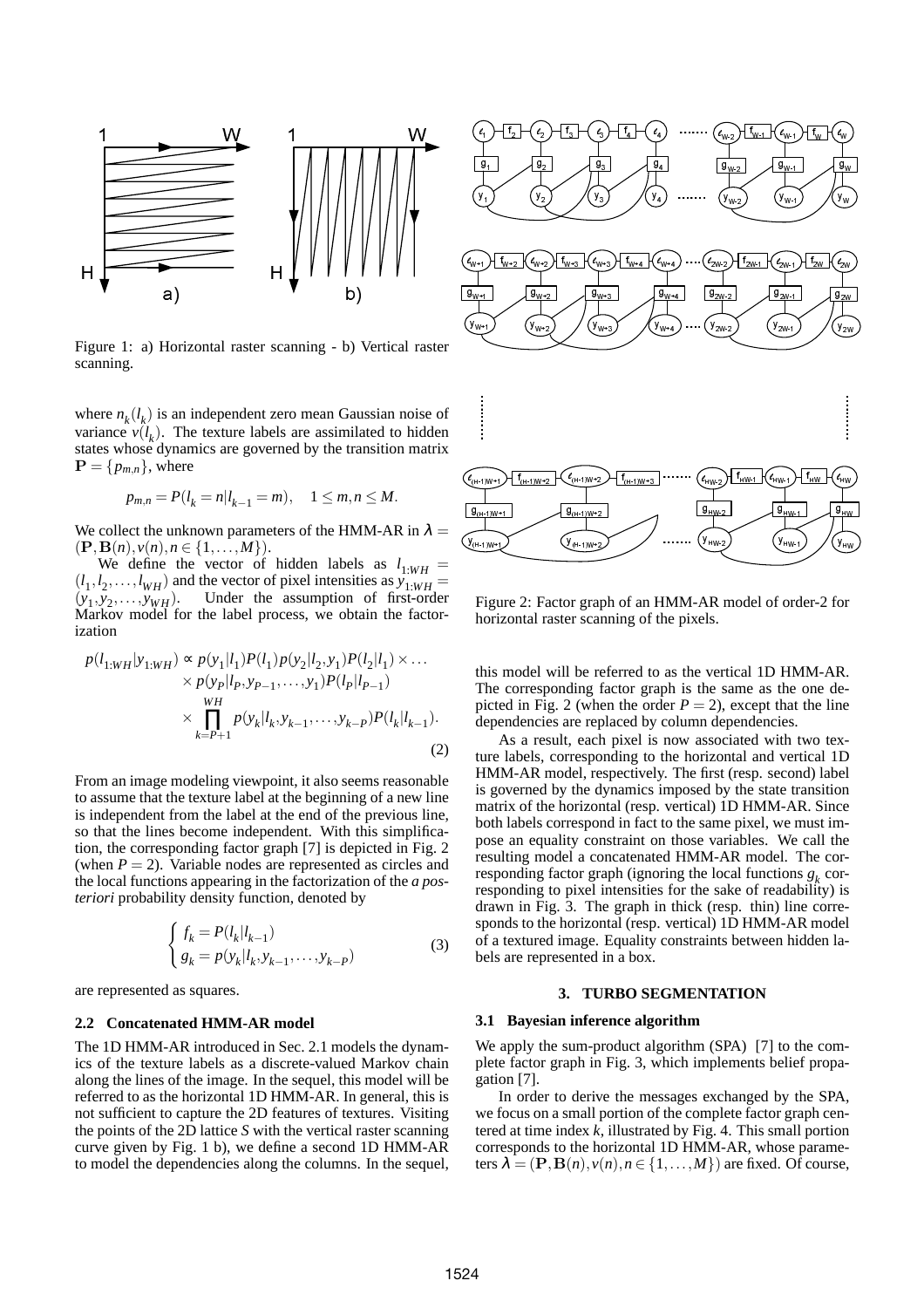

Figure 3: Complete factor graph for the concatenated HMM-AR model (here  $H = 5$ ,  $W = 5$ ).



Figure 4: Messages exchanged on a portion of the complete factor graph.

one could just as well draw a small portion of the graph for the vertical 1D HMM-AR, with exactly the same graph structure and therefore the same message-passing algorithm.

Let  $\gamma(l_k)$  be the message sent by the local function node  $g_k$  to the variable node  $l_k$ , according to (1) we have

$$
\gamma(l_k) = p(y_k|l_k, y_{k-1}, \dots, y_{k-P})
$$
  
= 
$$
\frac{1}{\sqrt{2\pi v(l_k)}} \exp \left\{-\frac{1}{2v(l_k)} \left[y_k - \sum_{p=1}^P a_p(l_k) y_{k-p}\right]^2\right\}.
$$

Denote by  $l'_t$  the texture label of the vertical HMM-AR related to  $l_k$  by an equality constraint and by  $\sigma'(l'_i)$  the message sent by  $l'_t$  to the equality function node. Applying the sum-product rule to the equality constraint, the message sent by the equality function node to  $l_k$  is given by

$$
\varepsilon(l_k) = \sum_{l'_i=1}^{M} \delta(l_k - l'_i) \sigma'(l'_i) = \sigma'(l_k),
$$
\n(4)

where  $\delta(.)$  represents the Dirac function. Conversely, let  $\sigma(l_k)$  be the message sent by  $l_k$  to the equality function node, the message sent by the equality function node to  $l'_t$  is given by

$$
\varepsilon'(l'_t) = \sum_{l_k=1}^{M} \delta(l_k - l'_t) \sigma(l_k) = \sigma(l'_t). \tag{5}
$$

Let  $\alpha(l_{k-1})$  be the message sent by  $l_{k-1}$  to the function node  $f_k$ , then the message sent by  $f_k$  to  $l_k$  has the form

$$
\sum_{l_{k-1}=1}^{M} P(l_k|l_{k-1}) \alpha(l_{k-1}).
$$

Now, applying the sum-product rule at the variable node  $l_k$ , we get the recursion

$$
\alpha(l_k) = \sum_{l_{k-1}=1}^{M} P(l_k|l_{k-1}) \alpha(l_{k-1}) \gamma(l_k) \varepsilon(l_k), \quad 1 \le l_k \le M.
$$
\n
$$
(6)
$$

Similarly, let  $\beta(l_k)$  be the message sent by the function node  $f_{k+1}$  to  $l_k$ , we obtain the recursion

$$
\beta(l_{k-1}) = \sum_{l_k=1}^{M} P(l_k | l_{k-1}) \beta(l_k) \gamma(l_k) \varepsilon(l_k), \quad 1 \le l_{k-1} \le M.
$$
\n(7)

We recognize that (6) and (7) are a modified version of the forward and backward recursion of the well-known Baum-Welch algorithm [5], with  $\varepsilon(l_k)$  as an additional multiplicative term.

Finally, the message sent by  $l_k$  to the equality constraint node under the sum-product rule is given by

$$
\sigma(l_k)=\alpha(l_k)\beta(l_k)/\varepsilon(l_k),\quad 1\leq l_k\leq M.
$$

In fact, as suggested in [10], the message sent by  $l_k$  to the equality constraint node should be slightly modified to

$$
\sigma(l_k) = w\alpha(l_k)\beta(l_k)/\varepsilon(l_k), \quad 1 \le l_k \le M,
$$
 (8)

where  $0 \le w \le 1$  is a weight factor left as a design parameter, which increases with the number of iterations.

Due to the presence of many cycles in the proposed factor graph illustrated by Fig. 3, instead of stopping the message computations once all the nodes have been visited, the messages are recomputed iteratively until a stopping criterion is reached [7].

The proposed inference procedure is summarized in Table I.

*MaxIt*, the total number of allowed iterations, is the number of iterations needed so that a consensus is found between the texture labels computed by the horizontal and vertical pass. The final estimate of the texture labels is given by the maximum posterior mode (MPM) decision rule as [7]

$$
\hat{l}_k = \arg\max_{l_k \in \{1, \dots, M\}} \alpha(l_k)\beta(l_k), \quad 1 \le k \le WH,\tag{9}
$$

where the  $\alpha'$ s and  $\beta'$ s are the forward and backward messages computed during the last vertical pass.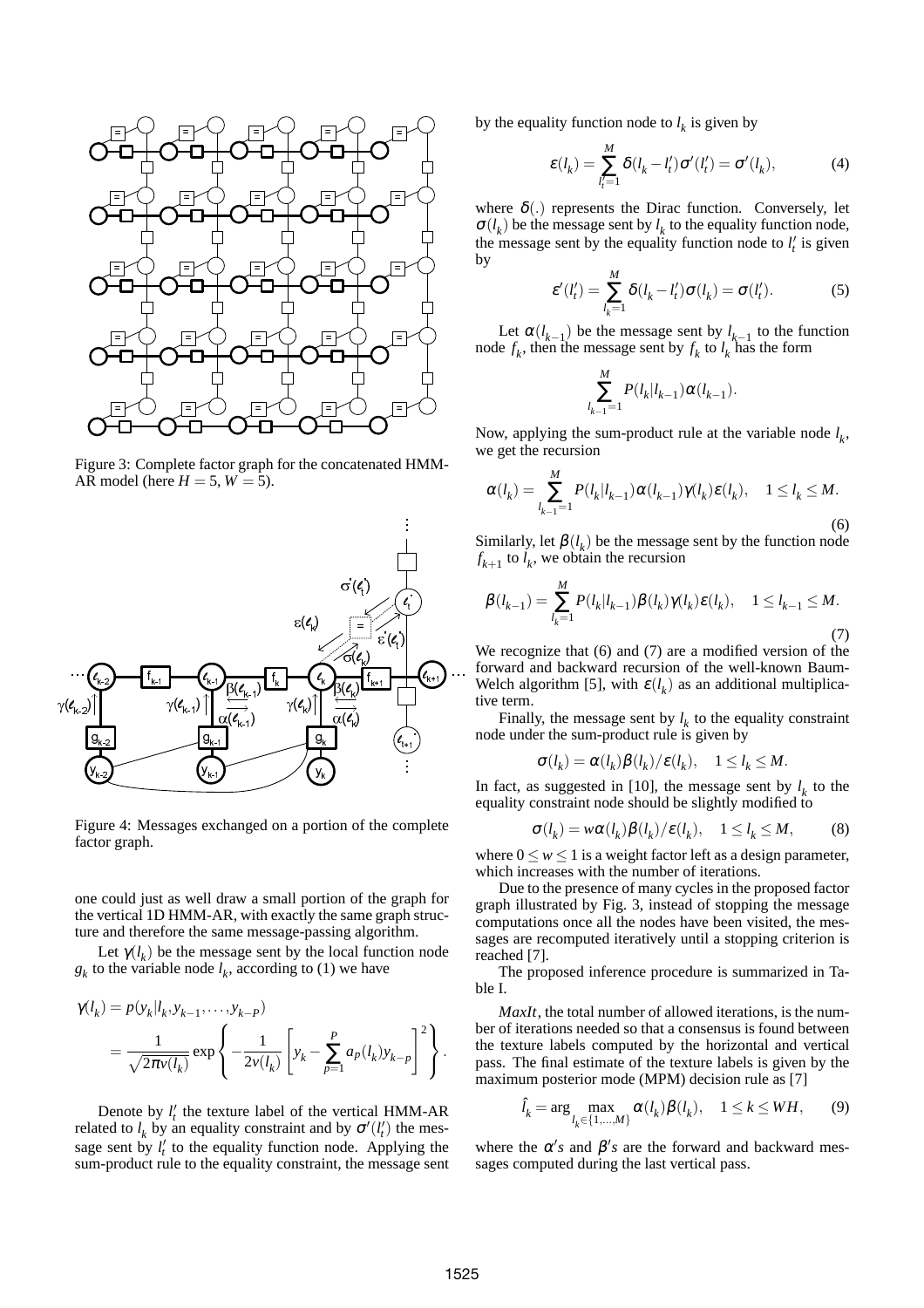- 1. Initialize all  $\alpha$ ,  $\beta$ ,  $\varepsilon$  messages to 1 (no prior information) and the set of parameters  $\lambda$  for the horizontal and vertical 1D HMM-AR. Set the iteration counter to  $it = 1$ .
- 2. Horizontal pass: Compute the forward recursion (6), the backward recursion (7) and (8) for each line of the image. Pass the updated  $\varepsilon$  messages (5) to the columns. Update  $\lambda$  for the horizontal 1D HMM-AR.
- 3. Vertical pass: Compute the forward recursion (6), the backward recursion (7) and (8) for each column of the image. Pass the updated  $\varepsilon$  messages (4) to the lines. Update  $\lambda$  for the vertical 1D HMM-AR.
- 4. While *it* < *MaxIt*, increment *it* and return to step 2)

### Table 1: Turbo segmentation algorithm

### **3.2 Parameter estimation**

Since our aim is to propose a semi-supervised segmentation algorithm, after each horizontal or vertical pass of the inference algorithm proposed in Table I, the set of parameters  $\lambda$ of the corresponding 1D HMM-AR must be updated. We use the EM approach developed in [6] to achieve this goal.

The 1D HMM-AR state transition matrix is re-estimated according to

$$
p_{m,n} = \frac{\sum_{k=1}^{WH-1} \zeta_k(m,n)}{\sum_{k=1}^{WH-1} \sum_{n=1}^{M} \zeta_k(m,n)}, \quad 1 \leq m, n \leq M. \tag{10}
$$

where  $\zeta_k(m,n) = 0$  in case  $l_k$  is the last label of a line/column and  $l_{k+1}$  is the first label of the next line/column, otherwise

$$
\zeta_k(m,n) = \frac{p_{m,n}\alpha(l_k=m)\beta(l_{k+1}=n)\gamma(l_{k+1}=n)\epsilon(l_{k+1}=n)}{\sum_{m=1}^M\sum_{n=1}^M p_{m,n}\alpha(l_k=m)\beta(l_{k+1}=n)\gamma(l_{k+1}=n)\epsilon(l_{k+1}=n)},
$$
\n(11)

where it is understood that is the old value of  $p_{m,n}$  is used in (11). The expression of the quantities  $\alpha$ ,  $\beta$ ,  $\gamma$ ,  $\varepsilon$  is given in Sec. 3.1.

The AR parameters corresponding to the *n*-th texture class are re-estimated according to

$$
\begin{cases}\n\mathbf{B}(n) = \left[\sum_{k=1}^{WH} \eta_k(n) \mathbf{z}_k \mathbf{z}_k^T\right]^{-1} \left[\sum_{k=1}^{WH} \eta_k(n) y_k \mathbf{z}_k\right] \\
v(n) = \frac{\sum_{k=1}^{WH} \eta_k(n) \left(y_k - \mathbf{z}_k^T \mathbf{B}(n)\right)^2}{\sum_{k=1}^{WH} \eta_k(n)},\n\end{cases} \tag{12}
$$

where

$$
\left\{\begin{array}{ll} \mathbf{z}_k=[y_{k-1},y_{k-2},\ldots,y_{k-P}]^T\\ \eta_k(m)=\frac{\alpha(l_k=m)\beta(l_k=m)}{\sum\limits_{m=1}^M\alpha(l_k=m)\beta(l_k=m)}, & 1\leq m\leq M. \end{array}\right.
$$

In order to avoid convergence problems, the transition probabilities are constraint to be greater than a threshold, say  $p_{m,n} \geq 10^{-2}$ .

### **3.3 Parameter initialization**

The initialization procedure for the AR parameters corresponding to each texture class is inspired from the coarse segmentation algorithm introduced in [2]. The lattice *S* is partitioned into non-overlapping rectangular regions. For the purpose of parameter initialization, we assume that each region contains only a single texture. Let *R* denote the lattice corresponding to such a region and  $R_I$  the interior subset of *R* [2]. After horizontal raster scanning of *R*, a 1D signal  ${y_k(R)}$  corresponding to the pixel intensities is obtained, so that each pixel belonging to  $R_I$  can be modeled by an horizontal AR model

$$
\mathbf{y}_k(R) = \mathbf{z}_k^T \mathbf{B}_H + n_k,
$$

where  $\mathbf{z}_k(R) = [y_{k-1}(R), y_{k-2}(R), \dots, y_{k-P}(R)]^T$ ,  $\mathbf{B}_H$  is the column vector of  $AR$  coefficients and  $n_k$  is a zero mean Gaussian noise of variance  $v_H$ . A LS estimate of  $B_H$  and  $v_H$  is obtained as

$$
\hat{\mathbf{B}}_H = \left[\sum_{R_I} \mathbf{z}_k(R) \mathbf{z}_k(R)^T\right]^{-1} \left[\sum_{R_I} y_k(R) \mathbf{z}_k(R)\right]
$$

$$
\hat{\mathbf{v}}_H = \frac{1}{\text{Card}(R_I)} \sum_{R_I} \left(y_k(R) - \mathbf{z}_k(R)^T \hat{\mathbf{B}}_H\right)^2.
$$

Similarly, after vertical raster scanning of *R*, a 1D signal  ${y_k(R)}$  corresponding to the pixel intensities is obtained, so that each pixel belonging to  $R_I$  can be modeled by an vertical AR model

$$
y_k(R) = \mathbf{z}_k^T \mathbf{B}_V + n_k,
$$

where  $\mathbf{z}_k(R) = [y_{k-1}(R), y_{k-2}(R), \dots, y_{k-P}(R)]^T$ ,  $\mathbf{B}_V$  is the column vector of  $AR$  coefficients and  $n_k$  is a zero mean Gaussian noise of variance  $v_V$ . Also a LS estimate of  $B_V$  and  $v_V$ denoted by  $\hat{\mathbf{B}}_V$  and  $\hat{v}_V$  can be obtained. Each region  $R$  is then associated with the corresponding feature vector

$$
\mathbf{F} = \left(\hat{\mathbf{B}}_H^T, \hat{\mathbf{B}}_V^T\right)^T.
$$

Applying the *k-means* algorithm [3] to the feature vectors, a coarse estimate of the label field  $\{\hat{l}_s^0, s \in S\}$  is obtained. This step implements a coarse segmentation where the number of classes *M* is assumed to be known. Assuming that the label field estimate  $\{\hat{l}_s^0, s \in S\}$  is correct, a LS parameter estimation of  $B(n)$ ,  $v(n)$  for the *n*-th texture class,  $n = 1, \ldots, M$ , is recomputed for the horizontal and the vertical 1D HMM-AR. These values will be used as initial AR parameters.

The initialization of the state transition matrix for the horizontal and vertical 1D HMM-AR is obtained as follows. Raster scan the label field  $\{\hat{l}_s^0, s \in S\}$  obtained from the coarse segmentation and set the initial value of  $p_{m,n}$ ,  $1 \leq m, n \leq M$ to

$$
p_{m,n} = \frac{\text{number of transitions from label } m \text{ to label } n}{\text{number of transitions from label } m}.
$$
 (13)

If  $p_{m,n} = 0$  during initialization, set  $p_{m,n}$  to  $10^{-2}$  and renormalize the resulting state transition matrix  $P = \{p_{m,n}\}\$ , so that the lines sum to one.